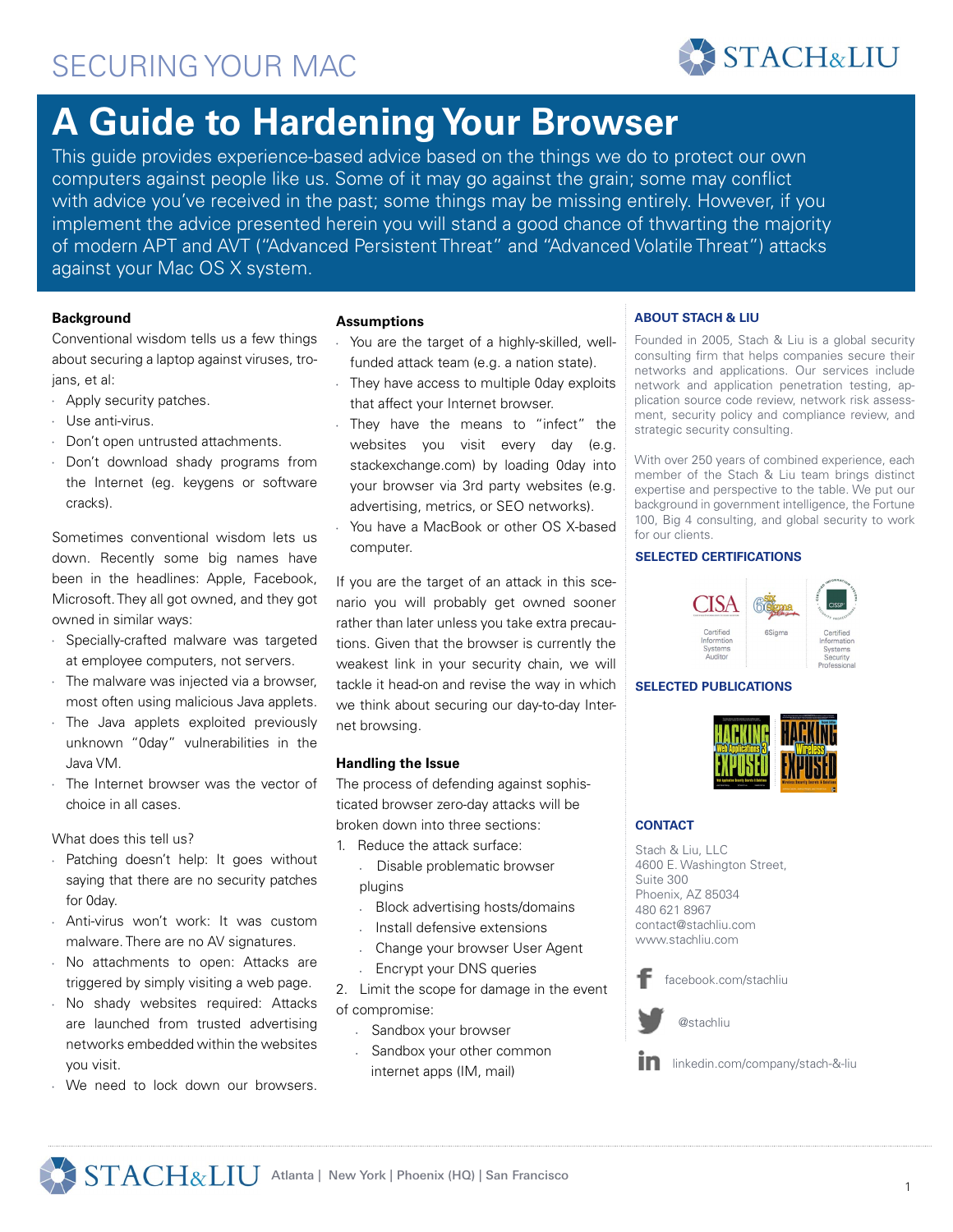

- 3. Change your browsing habits:
	- Use your hardened browser at all times
	- Never use public wifi without a VPN
	- Never save passwords in your browser
	- Use a password safe

### **Step 1 – Reduce your Attack Surface**

#### **Pick a Browser**

This guide assumes you are using Firefox as your browser – your only browser. We will lock this browser down to become your "daily Internet use" browser. The idea is to create a browsing environment that sacrifices some usability in the name of a more hardened attack surface. If you use Chrome, Safari, Opera, or another browser, most of the recommendations will still be relevant; although URLs, screenshots, and walk-throughs will differ somewhat.

# **Disable Problematic Browser Plugins**

There is no reason to enable Java in your browser. It has a very poor security track record and is a major security risk. Disable it immediately by going to Firefox's add-ons:



You should see something like this:



If you see "Java" in that list, click the "Disable" button next to it. You can leave Flash alone for now – we will lock that down later.

**Note:** If for some reason you need to run Java in your browser then refer to the "Help" section of the "NoScript" browser extension (discussed later). NoScript will help you whitelist the websites that are allowed to use Java, however this is not recommended and should be done only if you require Java in your browser for business purposes.

# **Block Advertising Networks (Plugin Method – Recommended) Adblock Plus**

#### *<https://addons.mozilla.org/en-US/firefox/addon/adblock-plus/>*

This browser plugin blocks requests to advertising networks. It maintains an automatically updated blacklist of advertising hosts and domains and stops Firefox from loading any content located on them.

**Pro:** By blocking advertising networks, you make it vastly more difficult for attackers to load malicious adverts in your browser. This, in turn, makes it far more difficult to reliably target your browser, which makes it difficult to target you.

**Con:** Adblock is great. Please consider donating. It should be noted, however, that by installing extensions into your browser you are installing executable code that could be compromised. The likelihood of such an attack is low, but not, as Vizzini would say, inconceivable.

#### **Block Advertising Networks (Hosts File Method – More Complex)**

You can download a special hosts file to concatenate to your local /etc/ hosts file that will redirect all known advertising servers to 127.0.0.1. See *http://winhelp2002.mvps.org/hosts.htm* for more information and to retrieve a copy of the latest advert-blocking hosts file. It is important to manually keep this file up-to-date, which makes this method of blocking advertising networks less viable in the long term in comparison to the Adblock plugin.

#### **Use Browser Extensions to Enhance Security**

The idea behind these extensions is to disable active scripting content unless it has been explicitly allowed by you, the user.

#### **NoScript**

*https://addons.mozilla.org/en-us/firefox/addon/noscript/*

This extension implements a "default deny" policy for JavaScript code, which means that no website is allowed to execute JavaScript without first being added to a whitelist; the whitelist is very simple to control using a context menu in Firefox. This policy can be extended to apply to Java and Flash objects.

Pro: Allows scripting code to run only on websites you have pre-approved, thereby preventing many automated attacks hosted on untrusted webservers.

**Con:** NoScript is initially annoying because it must be "trained" to know about the websites you visit regularly. Once this is done (one time per website) it is seamless.

# **Flashblock**

*https://addons.mozilla.org/en-US/firefox/addon/flashblock/*

Flashblock replaces all Adobe Flash objects with a placeholder icon. If you want to run the Flash object, simply click the placeholder.

**Pro:** Prevents Flash apps running automatically, which helps protect against malicious hidden Flash apps embedded in web pages and advertising networks. Sites that you trust (e.g. youtube.com) can be

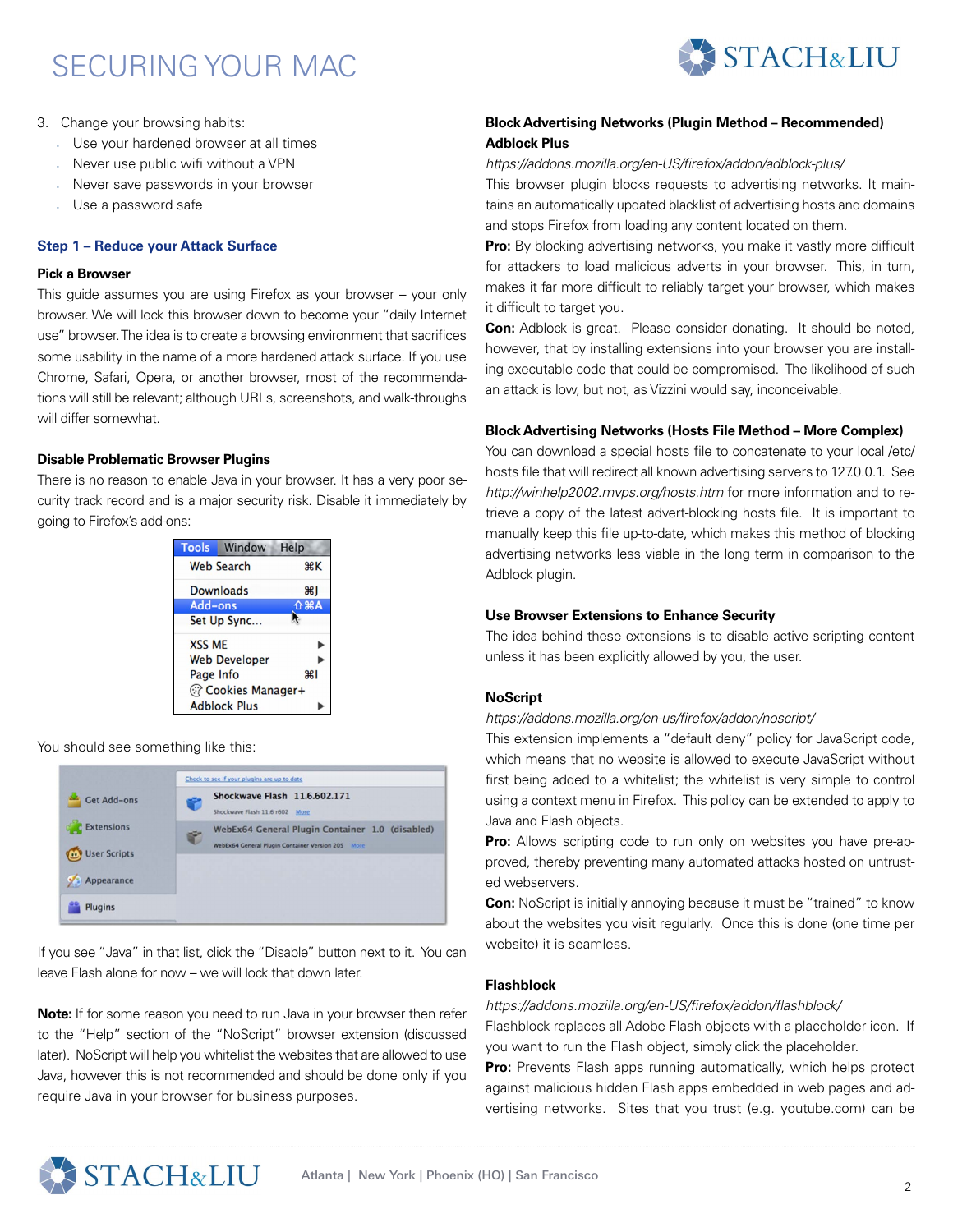

added to a "trusted sites" whitelist.

**Con:** Flash apps (except those on your whitelist) will never run automatically, which could negatively affect the usability of a small number of websites.

# **Ghostery**

# *http://www.ghostery.com/*

Ghostery prevents advertising networks from dropping web bugs, cookies, Flash cookies, HTML5 persisted data, and other junk into your browser.

**Pro:** It becomes very difficult to track you (i.e. your browser) across the Internet. This makes it harder for adversaries to identify you. It also increases your personal privacy.

**Con:** None. Ghostery is great. Please consider donating.

# **HTTPS Everywhere**

#### *https://www.eff.org/https-everywhere*

This extension forces your browser to use SSL/TLS for all communications with the biggest sites on the Internet. For example, http://www. ebay.com will automatically be converted to https://www.ebay.com by this plugin. There are hundreds of websites supported by default, with more being added all the time.

Pro: Forces your browser to use SSL encryption whenever it's supported by a website. This mitigates many attacks, especially man-inthe-middle hijacking. It also makes it easier to detect when an adversary is eavesdropping on your private communications. Note that it doesn't prevent eavesdropping; it simply makes it more difficult to do so without alerting you, the end-user.

**Con:** None. HTTPS Everywhere is great.

# **Masquerade as Something Else**

Malware often runs in stages where the first is to detect the browser and operating system on which it is running in order to deploy the correct payload. If the malware incorrectly detects your browser or OS it can fail to run, which is good for you. To this end, we reconfigure Firefox to tell sweet, sweet lies. Type "about: config" in the address bar:

| 000                                            |                    | about:config |          |
|------------------------------------------------|--------------------|--------------|----------|
| <b>COLLE</b><br>JO<br>÷<br>about:config        |                    |              |          |
| ◀<br>about:config<br>$\Theta$                  |                    |              |          |
| Search: $Q$                                    |                    |              |          |
| <b>Preference Name</b>                         | A<br><b>Status</b> | Type         | Value    |
| accessibility.accesskeycausesactivation        | default            | boolean      | true     |
| accessibility.blockautorefresh                 | default            | boolean      | false    |
| accessibility.browsewithcaret                  | default            | boolean      | false    |
| accessibility.browsewithcaret shortcut.enabled | default            | boolean      | true     |
| accessibility.force disabled                   | default            | integer      | $\bf{0}$ |
| accessibility.mouse focuses formcontrol        | default            | boolean      | false    |
| accessibility.tabfocus_applies_to_xul<br>R     | default            | boolean      | true     |
| accessibility.typeaheadfind                    | default            | boolean      | false    |

You need to add a new configuration option by right-clicking and choosing New/String.

| <b>Toggle</b>            |  |                |
|--------------------------|--|----------------|
| Copy<br><b>Copy Name</b> |  |                |
| <b>Copy Value</b>        |  |                |
| <b>New</b>               |  | <b>String</b>  |
| Reset                    |  | Integer        |
| find.autostart           |  | <b>Boolean</b> |



Call the new string "general.useragent.override":

Insert the value "Mozilla/5.0 (Windows NT 6.2; Win64; x64; rv:16.0.1) Gecko/20121011 Firefox/19.0":

| <b>Enter string value</b><br>general.useragent.override |  |  |  |  |
|---------------------------------------------------------|--|--|--|--|
| Mozilla/5.0 (Windows NT 6.2; Win64<br>Cancel<br>ΩК      |  |  |  |  |

Restart your browser. It will now report itself as Firefox v19 running on Windows 7. Most attempts by malware to detect your browser (and by extension, your OS) will return an incorrect result, which means that an attacker is less likely to deploy the correct exploit to your computer. If you are using a non-Firefox browser such as Chrome, make sure to leave correct browser (e.g. Chrome) information in the User-Agent but change the OS to Windows or Linux; this will allow you to fool malware while still allowing websites to accommodate for browser-specific quirks. Copies of user agent strings are readily available via Google. Please be aware that this method is far from fool-proof and should be viewed as "security by obscurity."

**Note:** Changing your user agent can lead to annoying side-effects, such as causing websites to incorrectly offer you Windows downloads for your Mac computer.

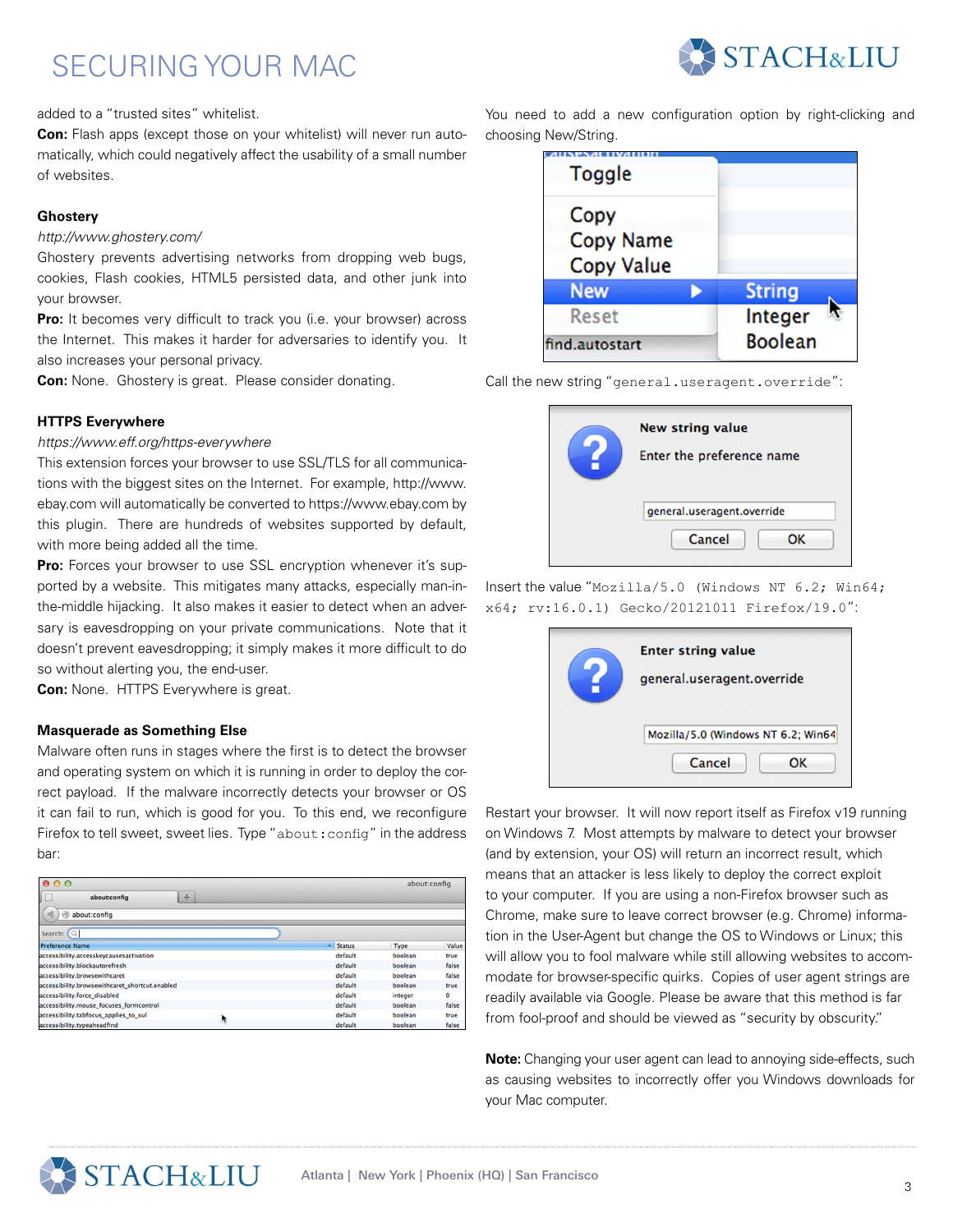

### **Step 2 – Limit the Scope for Damage**

Let's assume that despite your best efforts at reducing the attack surface, an attacker is able to get 0day running in your browser. At this point AV has failed, patching has failed, plugins have failed, and you just got owned. There are now 2 key factors in play: detection and limiting damage.

It is reasonable to assume that you will not detect the compromise, at least immediately. All your defensive mechanisms have, so far, been thwarted and you are now running attacker-supplied shellcode in your browser. Let's consider what this actually means: an attacker can do anything in your browser that you could do. Further, the attacker can easily spawn new processes, effectively taking control of your computer.

To mitigate the damage that can be done by an attacker in this situation we have to limit the damage that we ourselves could do in this situation. This is because the attacker effectively inherits our permissions; in a successful attack the attacker becomes you. To stop an attacker from doing bad things, you yourself must also be prevented from doing the same bad things. This is the art of compromising usability to provide security. Ask yourself the question: which of my permissions would I like to share with an attacker?

The answer is probably "not many".

The avoidance of getting owned is therefore the art of giving up sufficient daily functionality, so when (not if) an attacker compromises your browser, there is not much they can do with it. To this end we leverage the OS X sandbox.

#### **Sandbox Your Browser**

Mac OS X has a relatively unknown and unused built-in application sandbox feature that can be used to lock an application down and control precisely what it is, and is not, allowed to do. For example, the OS X sandbox can be used to:

- • Limit which, if any, files can be read, written, or deleted by an application.
- Limit which, if any, external programs canbe launched by an application.

These features are the key to locking down your browser. By restricting the files that Firefox can access, and by preventing Firefox from running new programs, it is possible to restrict the damage an attacker can do. In other words, sandboxing your browser will break much of the custom malware deployed today.

# **IronFox**

*https://www.romab.com/ironfox/*

The package is a pre-configured OS X sandbox environment for Firefox.

After installing IronFox, you may need to right-click and select "Open" to get around the GateKeeper restrictions (more on these restrictions later).

| IronFox.app                                                 |                                      |
|-------------------------------------------------------------|--------------------------------------|
| iTunes.app<br>Launchpad.app<br>$\left( \mathcal{P} \right)$ | Open<br><b>Show Package Contents</b> |
| LimeChat.app<br>Mad Catz Editor.app                         | Move to Trash                        |
| Mail.app                                                    | C <sub>et</sub> Info                 |

The main highlights of the sandbox are:

- Necessary files in "/Library" are allowed to be read, not written.
- Necessary files in "/Library" are allowed to be read, not written unless required.
- "/Downloads" is readable and writeable.
- Flash and Java are blocked by default.
- • External programs are not allowed to run.

If you need Flash, and you are using the Flashblock plugin, you can tweak the sandbox configuration to enable Flash by editing the file at "/Applications/IronFox.app/Contents/Resources/IronFox.config" and changing the line:

FLASH=off #Enable flash for movies, games, etc

To:

```
FLASH=on #Enable flash for movies, games, etc
```
This can also be done for Java, but it is recommended that Java remain completely disabled at this time. Once installed, you simply run IronFox instead of Firefox. That's it. However, there are some caveats. For example:

- If you download a PDF/dmg/docx/xlsx/etc you will not be able to open it from Firefox unless you reconfigure the sandbox.
- Word documents will not (cannot) open automatically after downloading, nor can you mount disk images (.dmg files) directly from Firefox. If you try you will see an error like this:

| <b>Downloads</b>                                                                                       |
|--------------------------------------------------------------------------------------------------------|
| <b>Download Error</b>                                                                                  |
| /Users/haxor/Downloads/jitsi-2.0-latest.dmg could not<br>be opened, because an unknown error occurred. |
| Try saving to disk first and then opening the file.                                                    |
| ∩ĸ                                                                                                     |

The reason for this is that the sandbox prevents Firefox from launching other programs such as Microsoft Word or the diskutil program.

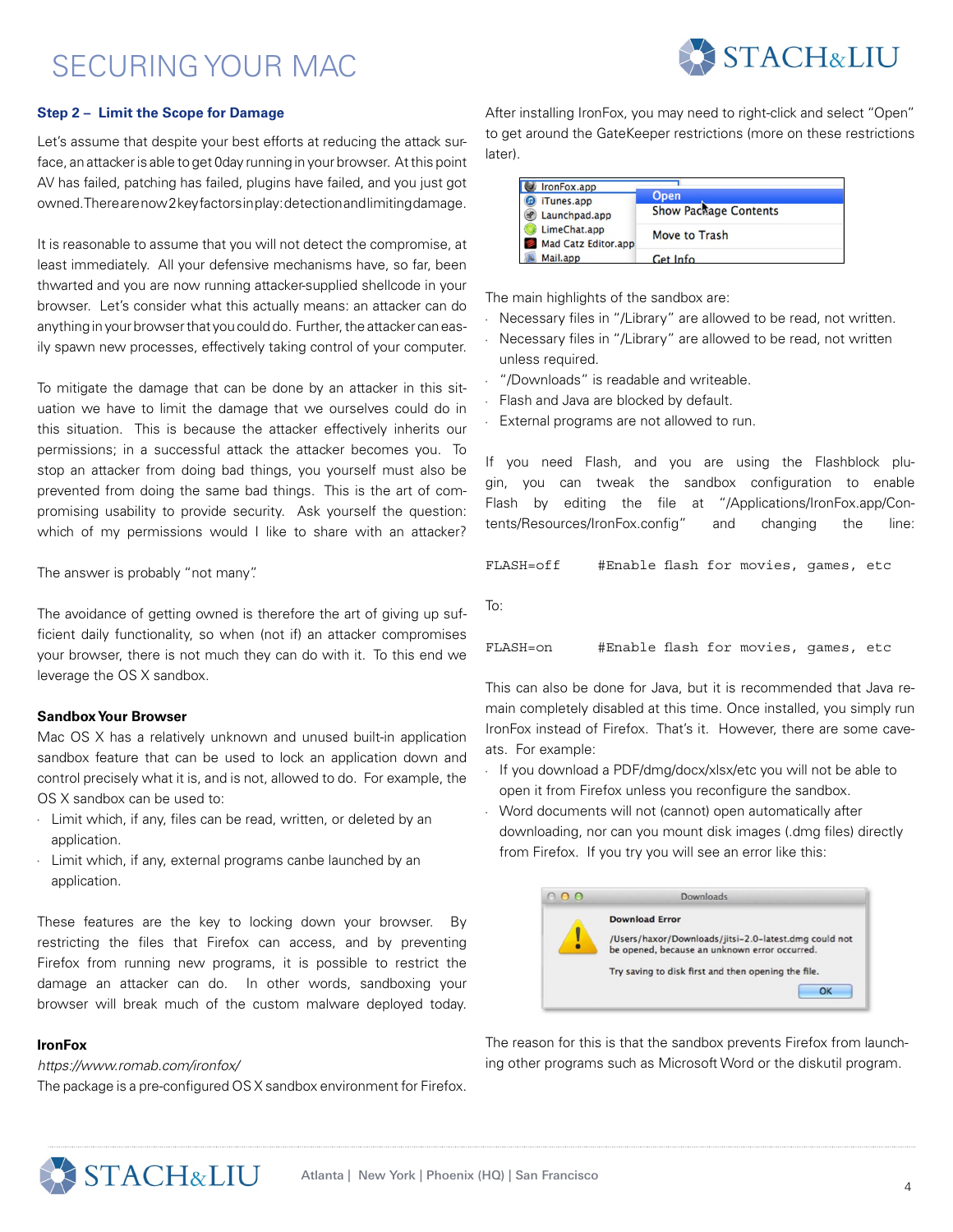

There are a few possible workarounds:

- • Configure the sandbox to allow Word, Excel, Preview, diskutil, etc. to be launched by Firefox.
- Use Finder to locate your downloaded file; double-click the file.
- Manually open the correct application (e.g. Word) and manually open the file.

# **Warning: Sandboxing Breaks Security Updates**

There is a very large caveat with using the sandbox: your browser no longer has permissions to install security updates on top of itself. This means that when IronFox prompts you to install security updates, you must follow these steps:

- • Close IronFox.
- Open Firefox (running Firefox on its own will always run outside the sandbox).
- From the Firefox menu, choose "About Firefox."
- Click the "Check for Updates" button and follow the instructions.

# **Sandbox Your Other Internet Applications**

The same people who created IronFox also created profiles for the following applications:

- • Thunderbird (email client)
- • Adium (instant messaging client)
- • Safari (Apple's Internet browser)

These three sandbox profiles are beta quality, however if you use any of these apps on a regular basis it is well worth investing the time in setting up a sandbox for them. It is quite literally your last line of defense.

# **Change your Browsing Habits**

#### **Use Your Hardened Browser At All Times**

Your browser is hardened for a reason. If you surf the Internet in an unsecured browser (e.g. Safari, Chrome, Opera in this example) you will not be protected and are more likely to get owned. It may be somewhat inconvenient at times to use your hardened browser, but it is far safer.

#### **Lock down Anti-Malware and GateKeeper**

OS X comes with built-in anti-malware protection. In Lion and later versions, OS X also has the GateKeeper feature.

#### **Anti-Malware**

This feature scans all of the files you download from the internet and compares them to a blacklist of known malware. The malware list is automatically updated every day. Make sure that automatic updates are enabled by going to System Preferences/Security and Privacy.

#### Unlock the panel:

| Allow applications downloaded from:       |
|-------------------------------------------|
| Mac App Store                             |
| • Mac App Store and identified developers |
| Anywhere                                  |
|                                           |
|                                           |
|                                           |
|                                           |
| Click the lock to make changes.           |

Click the Advanced button and make sure that "Automatically update safe downloads list" is checked:

| Log out after 60   minutes of inactivity<br>Require an administrator password to access locked preferences<br>Automatically update safe downloads list |      |
|--------------------------------------------------------------------------------------------------------------------------------------------------------|------|
| Disable remote control infrared receiver<br>This computer will not work with any remote.                                                               | Pair |
|                                                                                                                                                        | OK   |

### **GateKeeper**

The Security and Privacy settings dialogue gives you more control over the programs that are allowed to run on your computer: The default setting for pre-Lion OS X is "Anywhere", which means any program downloaded from anywhere and written by anyone will be marked as executable. The default for Lion is "Mac App Store and identified developers". By selecting "Mac App Store and identified developers" you restrict the types of files that can be executed to those that are digitally signed by Apple or by a registered Apple developer. Selecting "Mac App Store" will allow you to run only apps downloaded from the Mac App store that have been signed by Apple.



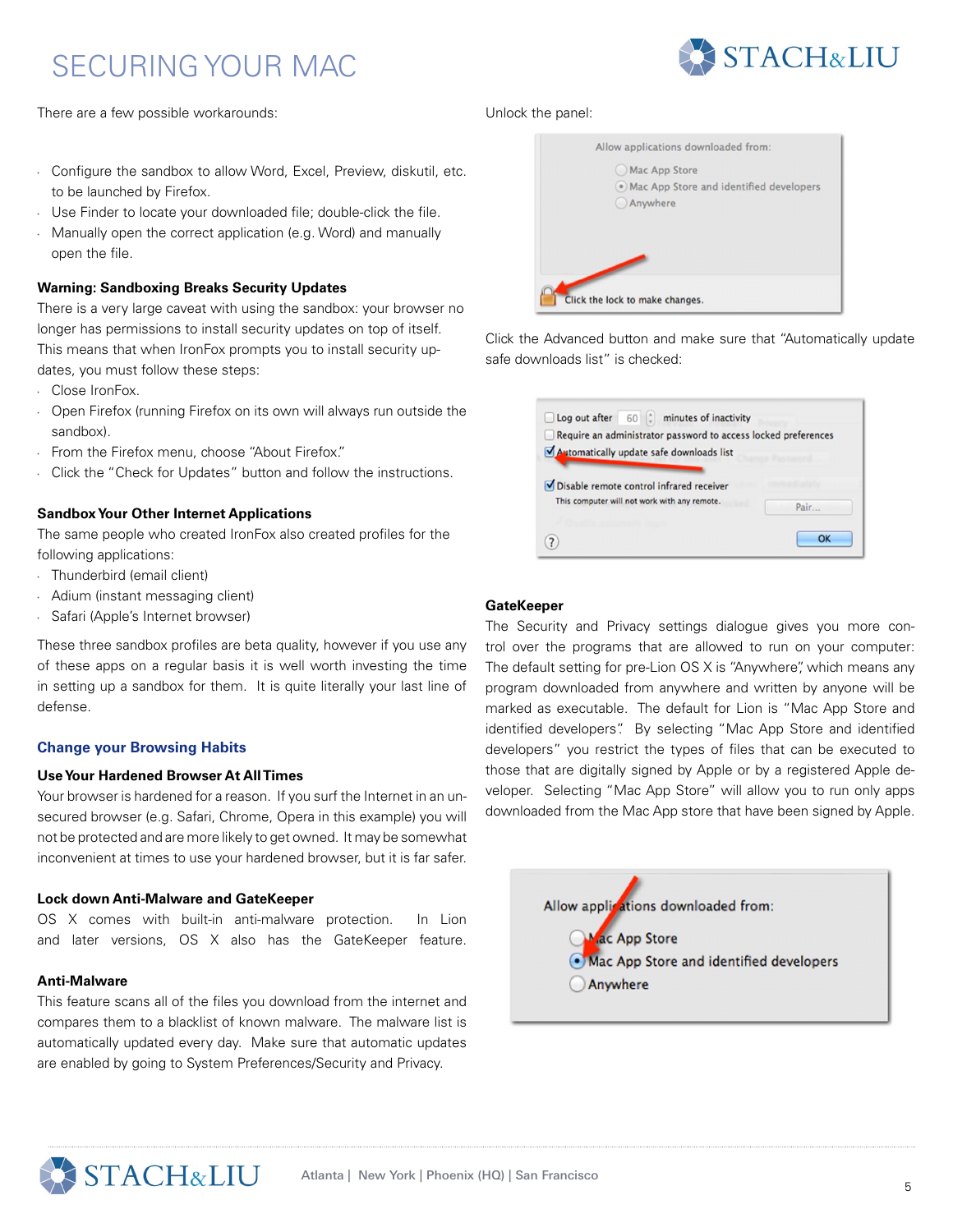

An attempt to run a file that isn't signed results in an error:



The recommended setting is "Mac App Store and identified developers". You will occasionally see an error message if you try to install software that wasn't signed by a registered Apple developer; even double-clicking the file in Finder will not work.

To bypass GateKeeper on a per-application basis, locate the file in Finder, right-click, and choose "Open":



You will be prompted to confirm that you would like to run the program. If you are absolutely sure, click Open to override GateKeeper:



# **Don't Use Public Wireless Without A VPN**

Coffee shop wireless is like playing Russian roulette: one day the bullet will be in the chamber. Someone will hijack your connection, ARP spoof you, Firesheep you, DNS spoof you, man-in-the-middle you, or in some other way ruin your day. As a consequence, the only safe way to use public services such as GoGo Inflight, Starbucks, airport wifi, etc. is to use some kind of encrypted tunnel.

- Work VPN: If you have a work-provided VPN, use it.
- Personal VPN: You can buy cheap VPN service from many providers. One option is a Linode.com server.
- SSH tunnels: The poor man's VPN. If you can SSH into a trusted zone (e.g. work or your own server somewhere) you can use SSH to setup a SOCKS proxy. First SSH into your server, setting up SOCKS as a proxy:

ssh -ND 12345 user@host.yourdomain.com

After connecting, configure Firefox to use the new SOCKS proxy by going to Preferences/Advanced/Network/Settings. Enter the following information into Firefox's network settings dialog:



Finally, make sure that Firefox DNS queries are done via SOCKS (this is not the default behavior) to prevent DNS spoofing attacks:

| about:config                     | d-                        |         |           |
|----------------------------------|---------------------------|---------|-----------|
| about:config                     |                           |         |           |
| Q network.proxy.socks<br>Search: |                           |         |           |
| <b>Preference Name</b>           | <b>Status</b><br>$\Delta$ | Type    | Value     |
| network.proxy.socks              | user set                  | string  | 127.0.0.1 |
| network.proxy.socks_port         | user set                  | integer | 8080      |
| network.proxy.socks_remote_dns   | user set                  | boolean | true      |
| network.proxy.socks_version      | user set                  | integer | 4         |

Once this is done, the following will occur:

- Your browser will forward all HTTP and DNS traffic over the encrypted SSH tunnel.
- Your connection will appear to come from the remote SSH endpoint.
- All HTTP traffic will be encrypted over SSH, making it infeasible for wireless-based attackers to intercept/modify your traffic.